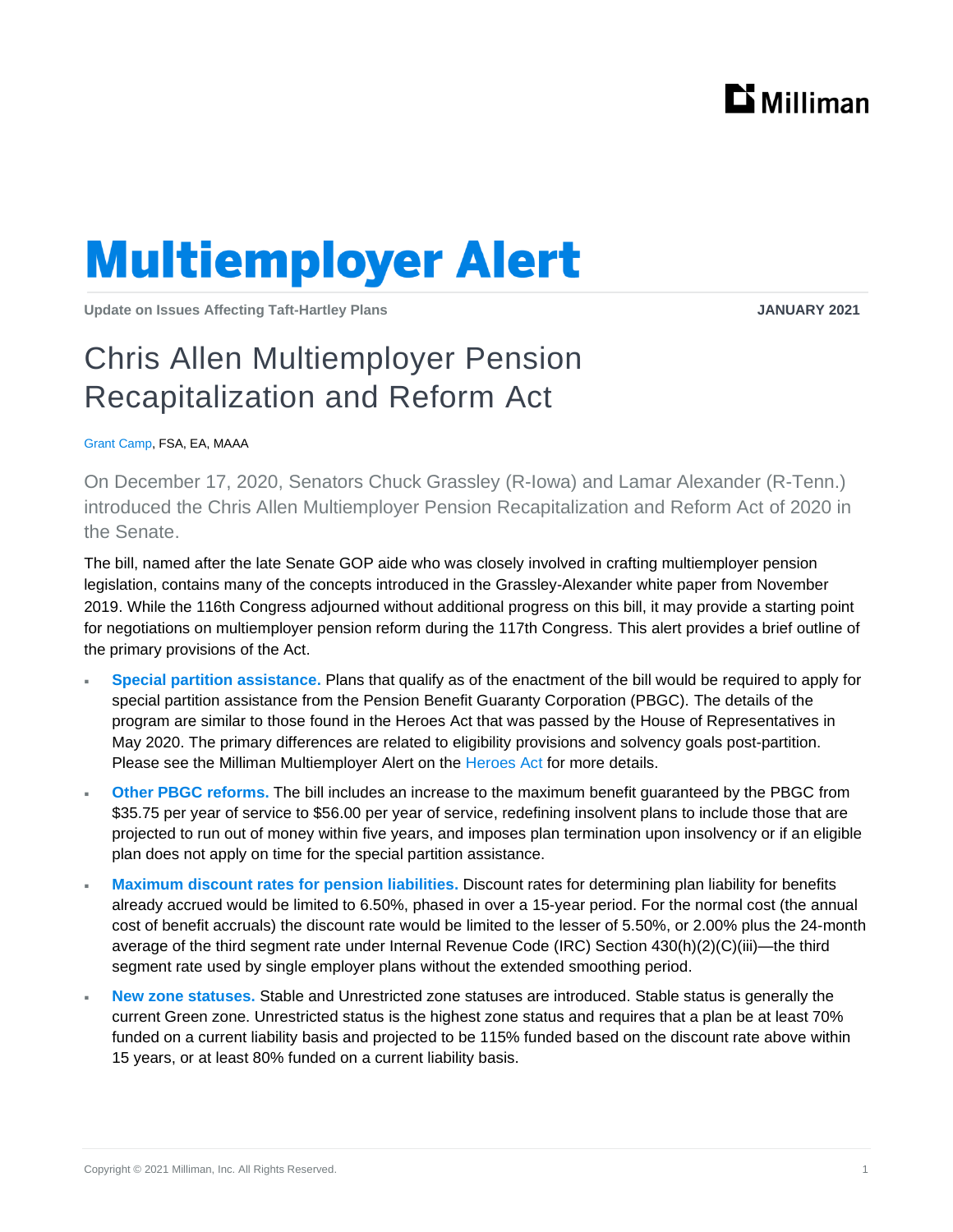- **Revisions to Endangered, Critical, and Critical and Declining statuses.** The testing criteria is expanded so that more plans will fall into these zones. A test would be added requiring a plan be 100% funded within 15 years to avoid Endangered status. Critical status tests would be simplified, and Critical and Declining status would be replaced with Declining status. Declining status applies to plans with a projected insolvency within 30 years, plans that are Critical and not expected to emerge from Critical within 30 years, and plans that have a projected funded percentage that declines over a 15-year period (unless the funded percentage is currently above 100%).
- **Restrictions on benefit increases and contribution rate decreases.** Plans in all statuses have some restrictions placed on their ability to increase benefits or lower contribution rates.
- **Withdrawal liability changes.** Under the proposed bill the 20-year cap would be increased to 25 years for Declining and terminated plans.
- **Composite plans.** The alternative set of funding rules for plans described as "composite plans" is included in the proposed bill. This concept was previously introduced as the Give Retirement Options to Workers (GROW) Act and was included in the Heroes Act as well. Notable changes from prior versions of this language include preventing Endangered plans (or those projected to become Endangered within five years) from adopting the composite structure as well as charging a \$15 per participant transition fee, paid to the PBGC, for participants who are only covered under the composite plan component.
- **PBGC premium increases.** Plans would see an increase in premiums starting in 2022. New stakeholders would also be required to pay premiums.
	- **Flat rate premium**. The flat rate PBGC premium will increase from the current rate of \$31 per participant in 2021 to the single employer rate of \$86 per participant, indexed for inflation. This premium would not apply to insolvent plans.
	- − **New variable rate premium**. A new variable rate premium would be introduced that is the minimum of 1% of unfunded vested current liability divided by the number of participants, 10% of a three-year average of contributions to the plan divided by the number of participants, or \$250 per participant. The last two of these are indexed for inflation. This premium would not apply to insolvent or Unrestricted plans. Stable plans would not have to pay this premium until 2025.
	- − **Retiree premiums based on zone status**. Retirees and beneficiaries would be charged a premium by the PBGC, ranging from 3% to 10% of their benefit being paid from the plan depending on the plan's zone status. Stable and Unrestricted plans would pay no retiree premium. Disability benefits are exempt as are benefits for older retirees, similar to the exemptions under the Multiemployer Pension Reform Act of 2014 (MPRA). Benefit suspensions under MPRA would also be applied as an offset to the retiree premiums.
	- **New premiums paid by unions and employers**. A monthly premium for active employees would be paid by both unions and employers in all plans. The premiums range from \$1.00 per active employee per month to \$2.50 per active employee per month, depending on the plan's zone status. Premiums are paid on all active workers who have contributions made during the month, even if they have not yet satisfied the participation requirements for the pension plan.
- **Loans from Treasury to the PBGC.** The bill includes a provision where the PBGC can borrow money from Treasury in order to pay guaranteed benefits. The loan is interest-free and repaid over 20 years after a 20 year deferral period. Notably, if in any calendar year the outstanding balance of the loans exceeds \$2 billion, then the flat rate premium described above automatically increases by 20% the following year.

For more information on how the provisions of the Chris Allen Multiemployer Pension Recapitalization and Reform Act could impact your plan, please contact your Milliman consultant.